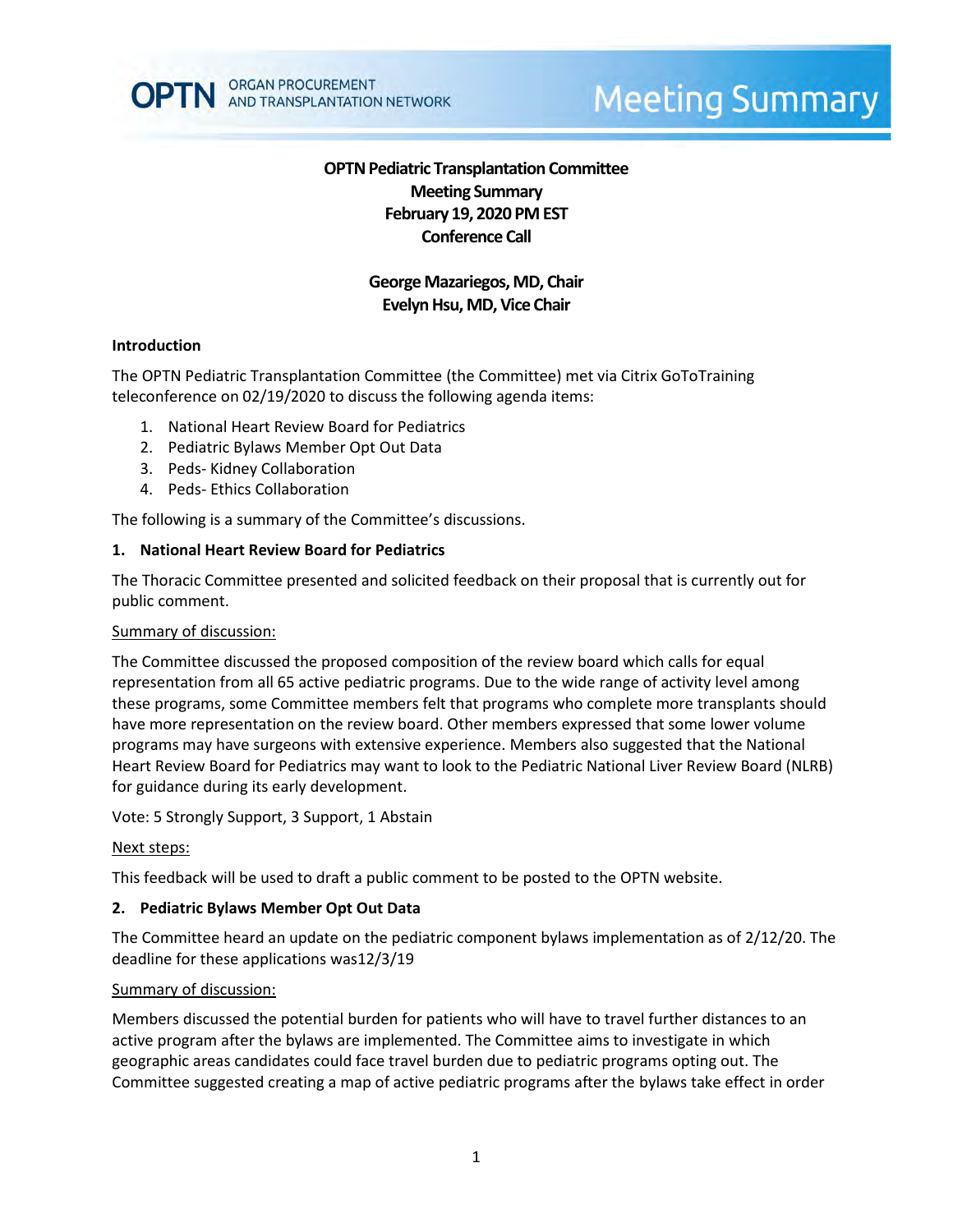to examine any transportation barriers that could be negatively impacting pediatric patients' access to transplantation.

## Next steps:

The Committee will continue to monitor member opt out data as it becomes available.

## **3. Peds- Kidney Collaboration**

The Committee heard an update on the "Improving Access for Pediatric Candidates in Kidney Allocation" project.

## Summary of discussion:

The Committee reviewed feedback from a discussion with the OPTN Kidney Transplantation Committee. Pediatric and Kidney leadership reviewed three potential collaboration projects; focus on sequence C, pediatric over KP priority, and KDPI. The Kidney Committee seemed most interested in a potential project that aims to increase pediatric priority within sequence C. A question that came out of this discussion was if SRTR saw a need to update the KPSAM to reflect post-DSA changes for this project. An SRTR representative reported that they did not see any need. Should the Committee want post – DSA changes data, this representative suggested waiting a year for the data to develop.

### Next steps:

The Committee decided to request approval for a joint workgroup and to move the project towards presentation to the Policy Oversight Committee (POC).

## **4. Peds- Ethics Collaboration**

This Committee requested to that this update be sent out via email due to time constraints.

### **Upcoming Meetings**

- March 25, 2020 (Chicago, IL)
- April 15, 2020 (Teleconference)

### **Attendance**

- **Members**
	- o Amira Al-Uzri
	- o Regino Gonzalez-Peralta
	- o Evelyn Hsu
	- o George Mazariegos
	- o Melissa McQueen
	- o Melissa Nugent
	- o Meghan Portis
	- o Sara Rasmussen
	- o John Renz
	- o Jodi Smith
	- o Khashayar Vakili
	- o Priya Verghese
	- o Rachel White
- **HRSA Representatives**
	- o Marilyn Levi